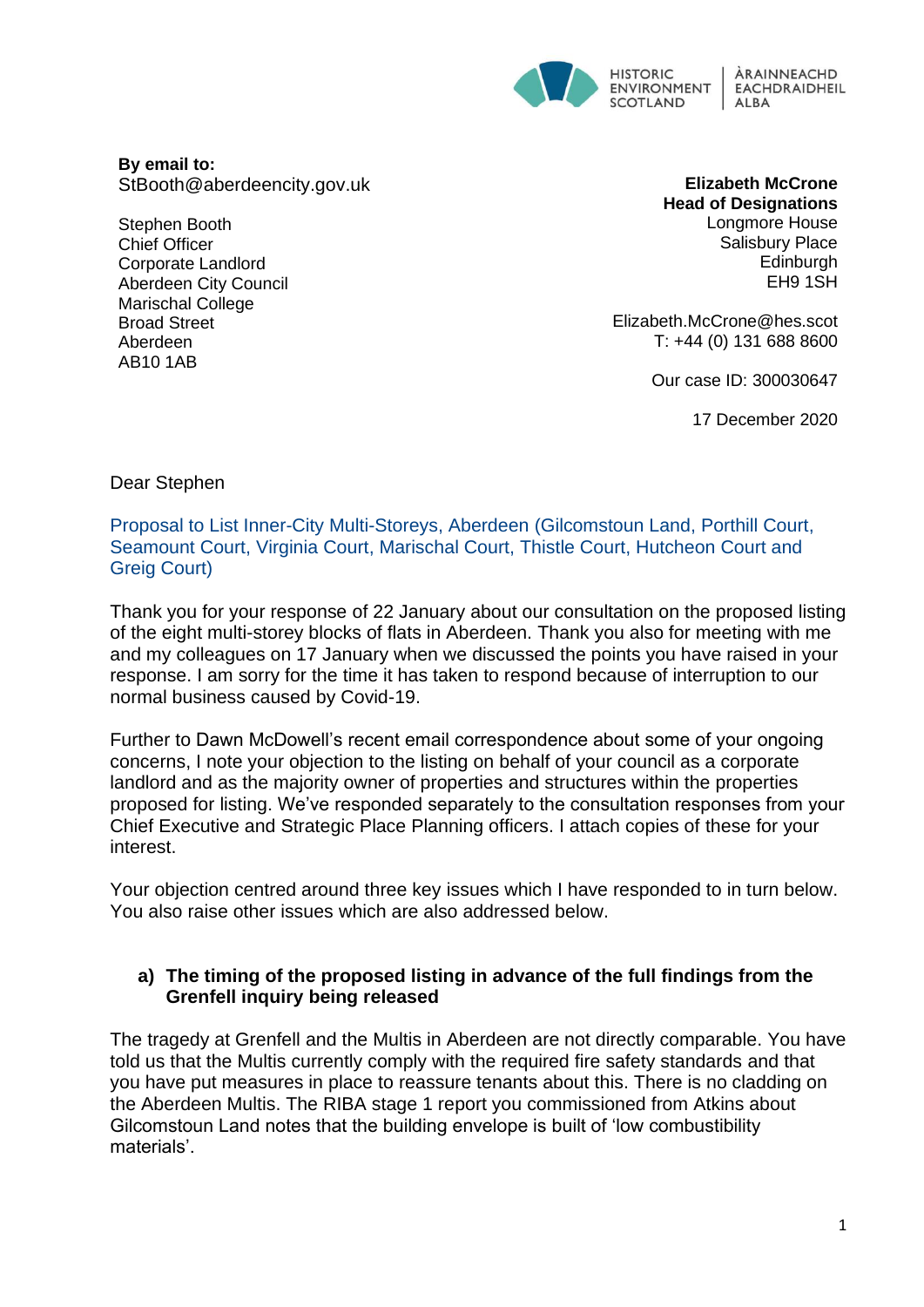

Listing will not prevent essential future fire safety measures at the Multis. We have also assured your Council that we accept the principle of more significant works to ensure fire safety, such as the construction of separate stair towers, to allow an alternative means of escape from the building, should your Council wish to explore those options.

I don't consider that deferring a decision on listing until the outcome of the inquiry, which is not expected to conclude for some considerable time, is appropriate. The buildings are of special architectural and historic interest and listing will not prevent essential future fire safety measures.

### b) **Special architectural or historical significance**

You note that you find that the report of handling doesn't make clear why the buildings are of interest and why all eight buildings are being considered for listing.

In terms of why we consider that the buildings are of special architectural or historic interest we think that this is clearly set out in the report of handling. The 'summary of assessment' section has five bullet points summarising the interest.

I agree that we could have provided more information about why all eight buildings are being considered for listing. As a result of your comments I have reviewed our decision to propose all eight buildings for listing. The reports of handling for the buildings have been updated to make it clearer why we found that all eight met the criteria for listing. The reason for considering the eight buildings for listing is that all of them were part of a comprehensive development plan which envisioned eight buildings from the beginning. It was not possible to build all eight Multis at the same time and building work was staggered to meet capacity. This resulted in building taking place over a period of time from 1959 to 1977, however the buildings are part of the same scheme and are clearly associated with each other in their design and materials. A surviving development of this quality and scale is unique in Scotland and their importance as a group tells us much about social and city planning changes in post-war Scotland.

You note that an absence of information has compromised your ability to appeal. The appeal stage of a listing does not take place now. Once a building has been listed, an appeal period begins. Appeals need to be made to the Scottish Government's Planning and Environmental Appeals Division within three months of our notification of the new listing. I hope that the updates to the reports of handling have helped to clarify why we proceeded with considering all eight buildings for listing.

#### **c) Current challenges with properties**

I have responded to the list of challenges you have provided in **Annex A** below. You ask that the listing is delayed to allow environmental factors to be understood and you ask about what consultation has been undertaken as part of our proposal to list the Multis. When considering a building for listing the law (The Planning (Listed Buildings and Conservation Areas) (Scotland) Act 1997) requires that buildings are of 'special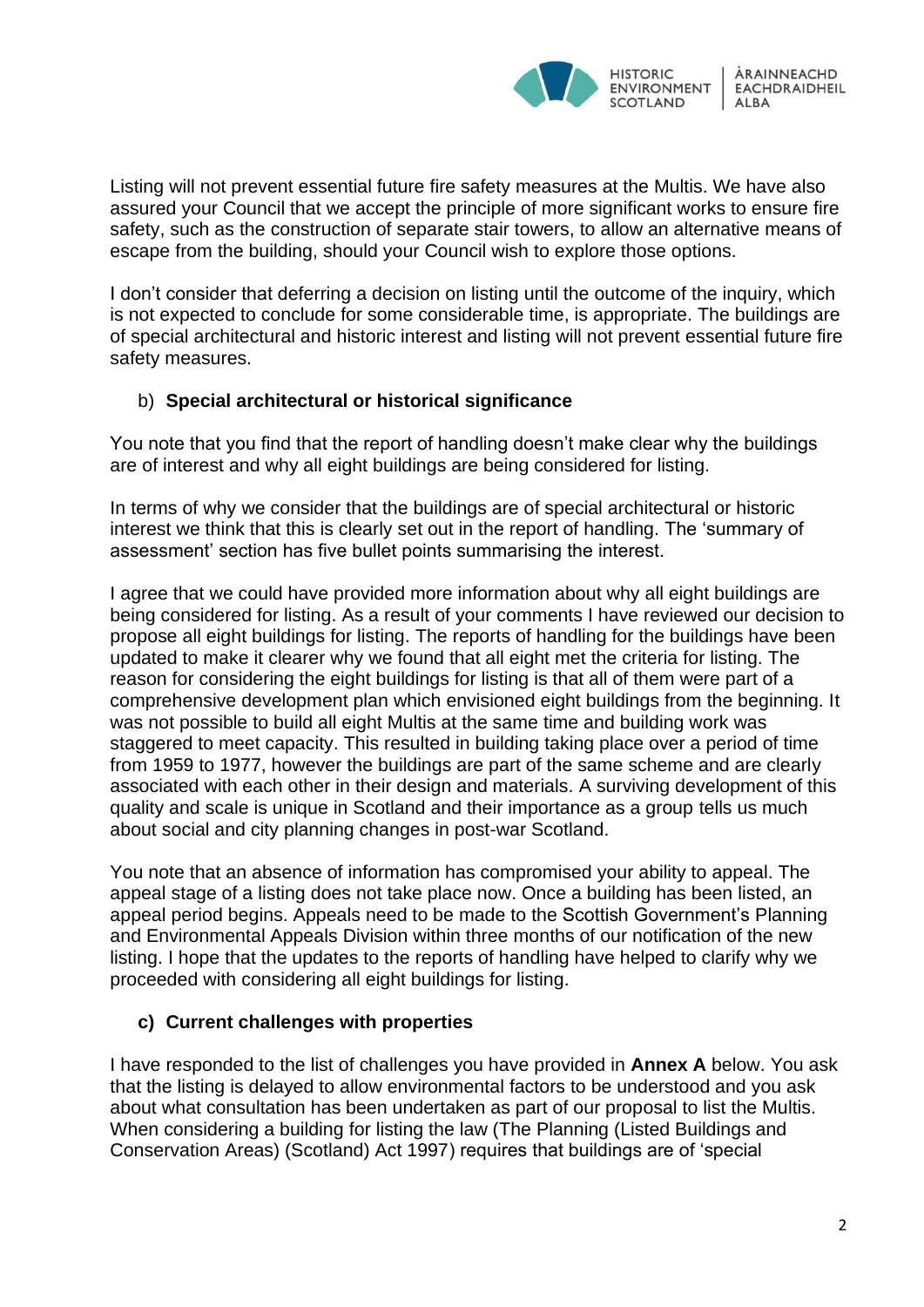

architectural or historic interest'. Factors such as future use are not taken into account. You can read more about this in our Designation Policy and Selection Guidance [\(https://www.historicenvironment.scot/archives-and](https://www.historicenvironment.scot/archives-and-research/publications/publication/?publicationId=8d8bbaeb-ce5a-46c1-a558-aa2500ff7d3b)[research/publications/publication/?publicationId=8d8bbaeb-ce5a-46c1-a558](https://www.historicenvironment.scot/archives-and-research/publications/publication/?publicationId=8d8bbaeb-ce5a-46c1-a558-aa2500ff7d3b) [aa2500ff7d3b\)](https://www.historicenvironment.scot/archives-and-research/publications/publication/?publicationId=8d8bbaeb-ce5a-46c1-a558-aa2500ff7d3b).

The primary purpose of listing is to ensure that change to listed buildings is given careful consideration through the planning system. While we remain committed to working with you and continuing the positive dialogue we have about how the Multis can adapt to meet changing needs, possible future alterations are not a reason to delay listing. Many types of listed domestic buildings will require to be altered to meet changing needs, from villas to tenements but we do not delay listing for these to be explored. Listing the buildings would establish that there is special interest to be thought about and provides certainty. It's important to us that these buildings continue to be used and to be homes which are fit for purpose. We do not see listing them as being incompatible with those aims.

When considering buildings for listing we normally consult those directly affected by the listing, usually the owner, occupier or tenant and the local authority. In the case of the Multis we wanted to carry out a wider consultation because of the large number of people living in the flats who might be affected by the listing and the anticipated level of public interest in the proposal. The consultation period was initially for 6 weeks from 14 October to 25 November 2019. It was extended to 24 January 2020 to allow for additional meetings with residents and council officials. The extension also allowed us to take into account The RIBA stage 1 report you commissioned from Atkins about Gilcomstoun Land.

We will publish a consultation summary report (see enclosed) on our website which explains in detail the consultation which took place and the responses we received. We wrote to your council, all the residents of the multis as well as relevant third party stakeholders including the Aberdeen City Heritage Trust, the Architectural Heritage Society of Scotland, all constituency community councils, elected members, and MSPs. We attended meetings with council housing and planning officials and meetings with elected members and council tenants' groups. We held four public drop-in events (attended by housing and planning officers) in Aberdeen which included a small exhibition about multi-storeys.

Finally, you ask how we consider the representation you have submitted and who is involved in the decision to list the buildings.

We consider the representation you have made in a number of ways. These include whether you have provided any information which puts into question the special architectural or historic interest of the Multis and whether there are development proposals which may affect our decision to list. Consultation also allows us to respond to any other concerns. There can be many myths and misunderstandings about listing and consultation allows us to ensure that we give accurate information and, in this case, provide clear reassurances about our approach to fire safety and our proposal to work with you to research how to improve energy efficiency at the flats.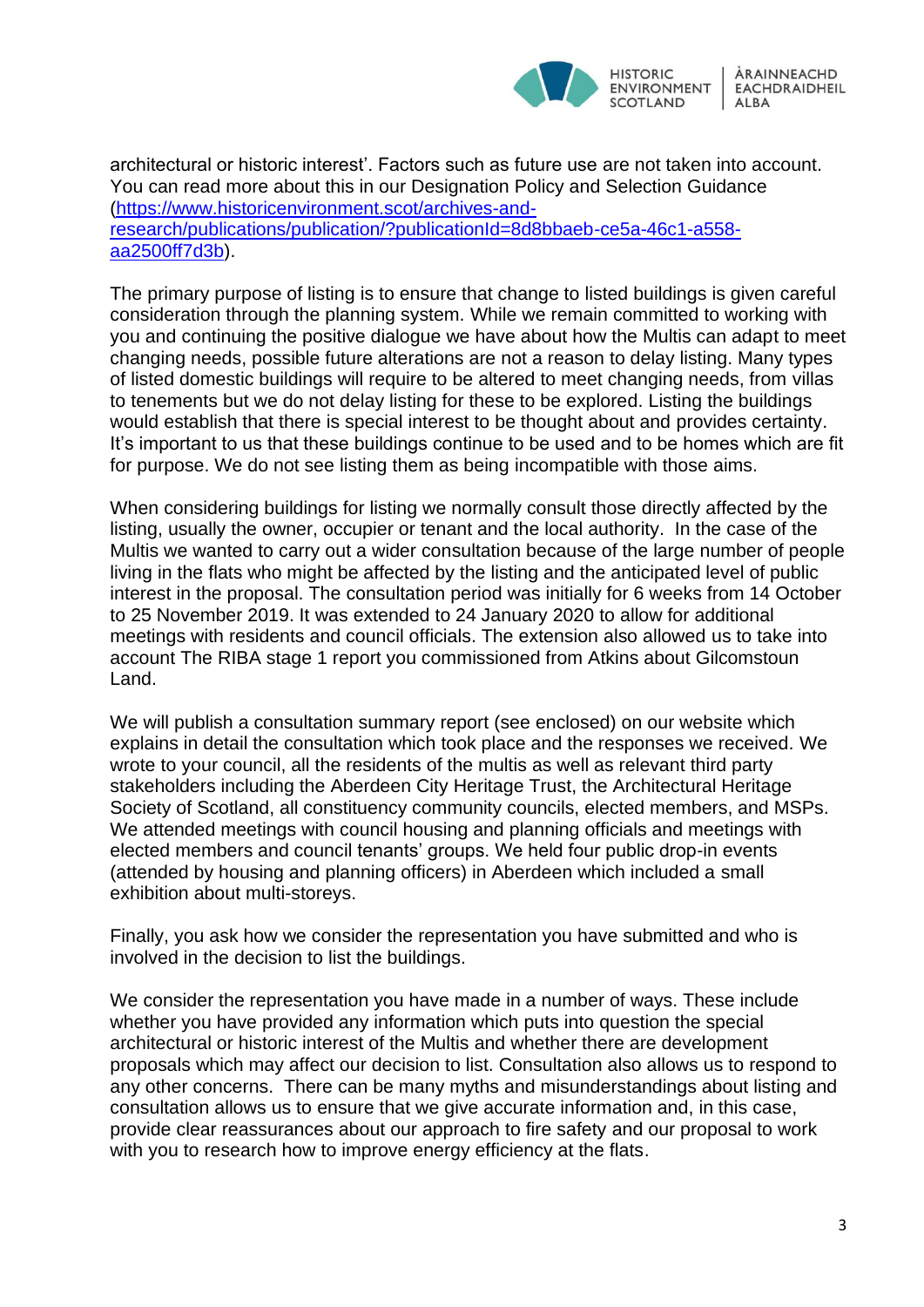

HES and its predecessor bodies have always been responsible for listing in Scotland. This is set out in law and was last subject to public scrutiny in 2014 as part of the Historic Environment Scotland Act 2014. How we take decisions about listing is published on our website at [https://www.historicenvironment.scot/advice-and-support/applying-for](https://www.historicenvironment.scot/advice-and-support/applying-for-consents/how-we-take-decisions-on-designations-and-casework/)[consents/how-we-take-decisions-on-designations-and-casework/.](https://www.historicenvironment.scot/advice-and-support/applying-for-consents/how-we-take-decisions-on-designations-and-casework/)

Decisions are taken in the public interest for the people of Scotland. The criteria we use to make these evaluations was developed during a dialogue with the people of Scotland in 2017 which was followed up with a public consultation last year.

We remain committed to continuing a positive dialogue with you and your planning colleagues about the Multis. We have outlined our willingness to work with you and your planning colleagues on any future plans for the buildings and have already begun supporting your team to produce a listed building consent guidance note for residents should the buildings become listed. I understand that this is currently in draft form and will be presented to the Planning Committee in the New Year. It's important to us that these buildings continue to be used and to be homes which are fit for purpose. We do not see listing them as being incompatible with those aims. We have provided more detail about some of these issues in our enclosed reply to your planning colleagues.

Having taken into account the comments made to us, including the responses from residents, we consider that the Multis continue to meet the criteria for listing. However, we don't intend to take a final decision on the proposal until January and we'll let you know as soon as that decision has been taken.

Yours sincerely

Tabell McC

Elizabeth McCrone | Head of Designations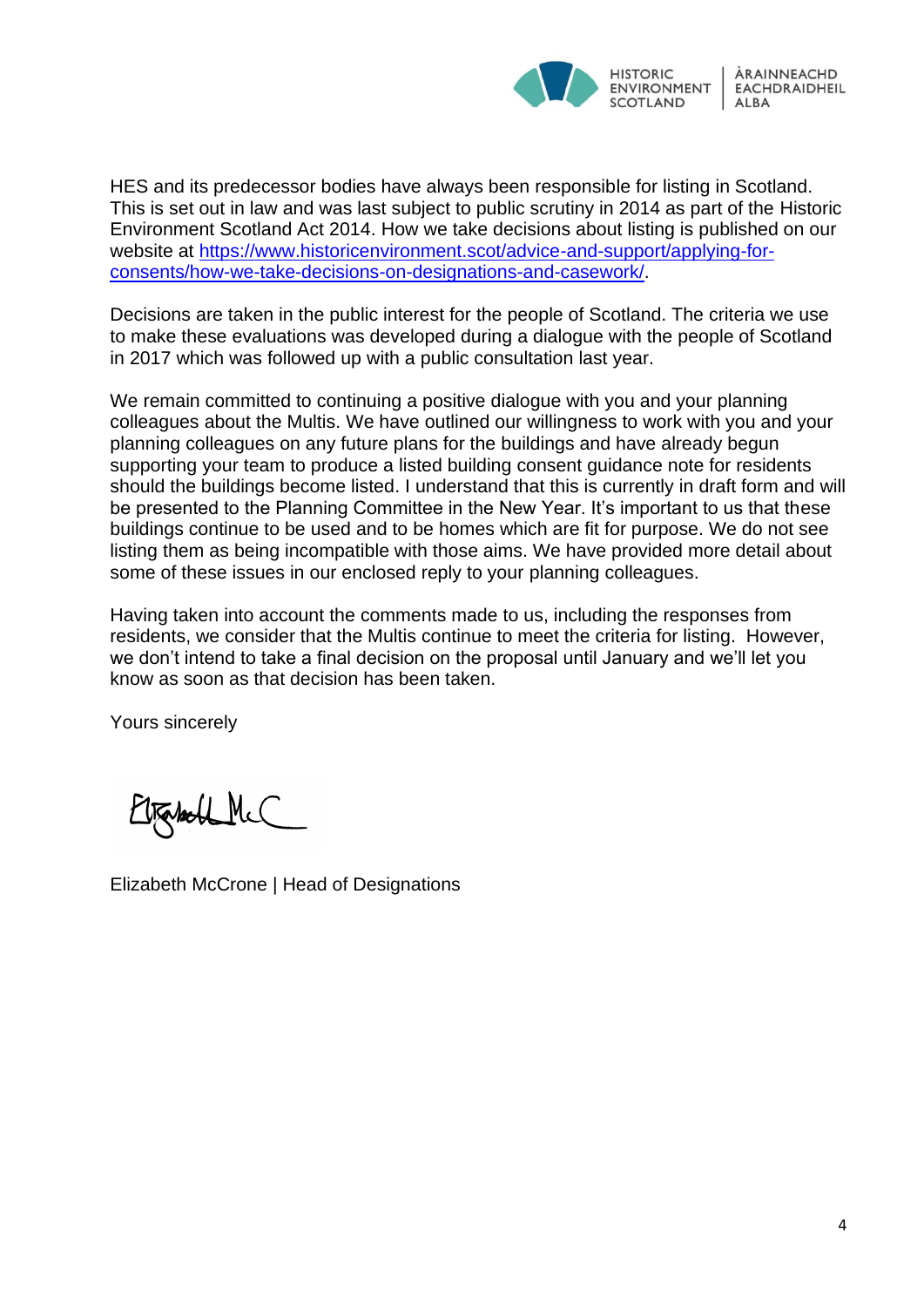

# **Annex A**

## **List of challenges with the properties**

It is important to reiterate that the inside of the buildings is of less interest than how they look from the outside. We have also made it clear that like-for-like repairs and routine maintenance do not require listed building consent and can proceed as they normally would regardless of the listing. We have outlined our willingness to work with your council on any future proposals for the buildings. It's important to us that these buildings continue to be used and to be homes which are fit for purpose. We do not see listing them as being incompatible with those aims.

While the primary purpose of listing is to ensure that change to listed buildings is given careful consideration through the planning system, the listed building consent process takes into account public benefit (including public safety) and economic feasibility as part of any decision making. While we are a statutory consultee on listed building consent applications, your council's planning authority will be responsible for setting out what consents are required as with all its listed buildings and will determine the outcome of these. We have agreed to offer further advice and assistance to the planning authority so that decisions about future consents and other planned works can be as straightforward and streamlined as possible.

It's important that managing change to the multis should not be treated any differently to managing the 19<sup>th</sup> century tenements which preceded them. While post-war architecture may look different and use other materials from older types of heritage, the policies and principles are the same as for any other listed building.

#### **1. Structural defects to façade, including balcony fixings**

As discussed in our meeting of 17 January, if the repairs to the balconies are the same as those already completed in concrete at some of the Multis these will be like-for-like repairs and do not need listed building consent. Listing will not interfere with these works.

#### **2. Poor thermal performance of existing building fabric**

We support improving the thermal performance of the building. In our discussions with you we have not raised any issues with the principle of connecting the flats to a citywide district heating system. It is our view that upgrading heating facilities will not be affected by listing and would likely not require consent. We have agreed to work with you to explore a pilot study to research how to make

the flats more energy efficient and to work with your strategic place planning colleagues on a conservation management plan for the flats. This work follows on from our current guidance on **Fabric Improvements for Energy Efficiency** in traditional buildings.

**3. Substandard heating, and energy performance** See answer to 2 above.